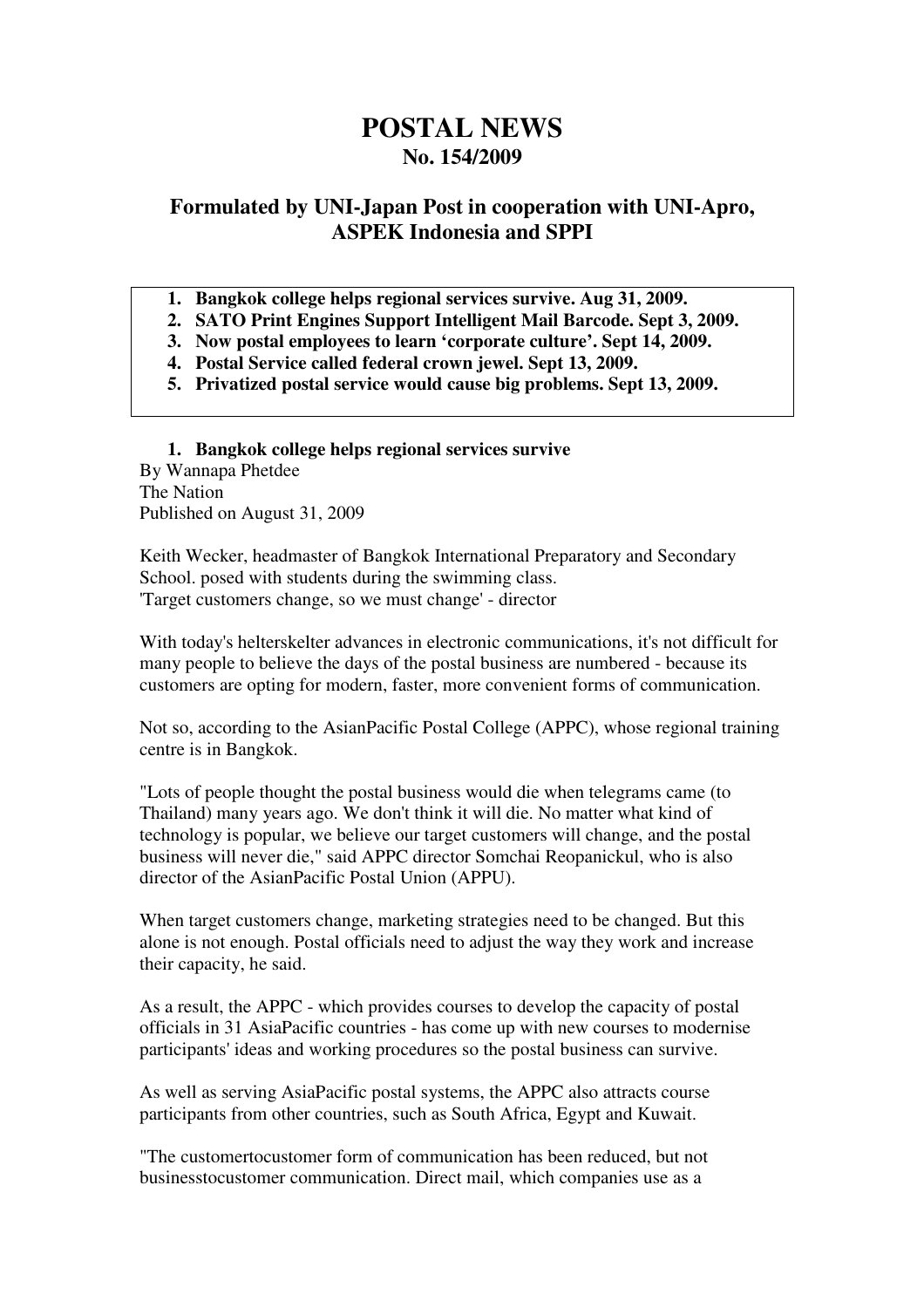communication channel with their customers, is still popular even though electronic advertisements are sent by email. Customers still want to see advertisements on paper, and paper can approach more customers.

"To be able to survive, we need to break into the ecommerce market. We are making use of ecommerce to persuade more and more companies to deliver their products to customers by post. 'Hybrid mail', which combines physical and electronic means, is another method of saving time and delivery costs," he said.

To send 'hybrid mail', text files, including names, addresses and the contents of such as invoices are sent via an electronic system and the text is printed on to paper at a terminal post office near the recipient's address.

Somchai said APPC had launched direct mail and advanced marketing courses to pass on directmail knowledge to postal officials. Information technology courses were launched a few years ago to educate postal officials on how they should make use of technology related to postal services. Postal financialservices courses will be available for postal officials at director and operator levels in October, and officials from the organisation's leastdeveloped member countries will be offered international postal services courses covering the Universal Postal Union Conventions, which are changed every four years. These courses will ensure that they don't face financial or qualityofservice problems as a result of changed regulations.

Somchai said, however, that adjusting strategies and work methods would not help postal services if their quality didn't create customer satisfaction.

"Quality of service is crucial. Our qualityofservice courses encourage postal workers to focus on this issue in order to compete with private companies."

Experts from highprofit postal organisations in Switzerland, France and Germany are invited to lecture postalcourse participants every year; Thailand Post officials and university lecturers who are skilled in the postal business also give lectures; and officials from the National Electronics and Computer Technology Centre teach them about information technology. Bank officials also share their financialservice experiences.

As well as theoretical knowledge, course participants also have to learn best practice onsite, in Thailand and in countries like Korea, Malaysia and Singapore.

"Taking training courses with us is an investment. I hope that our participants will be able to show they can work better and adopt given ideas in practice," he said.

More than 5,000 participants have taken courses at APPC since it was established in 1970, with Bangkok as a regional training centre. On average, 15 courses are provided each year.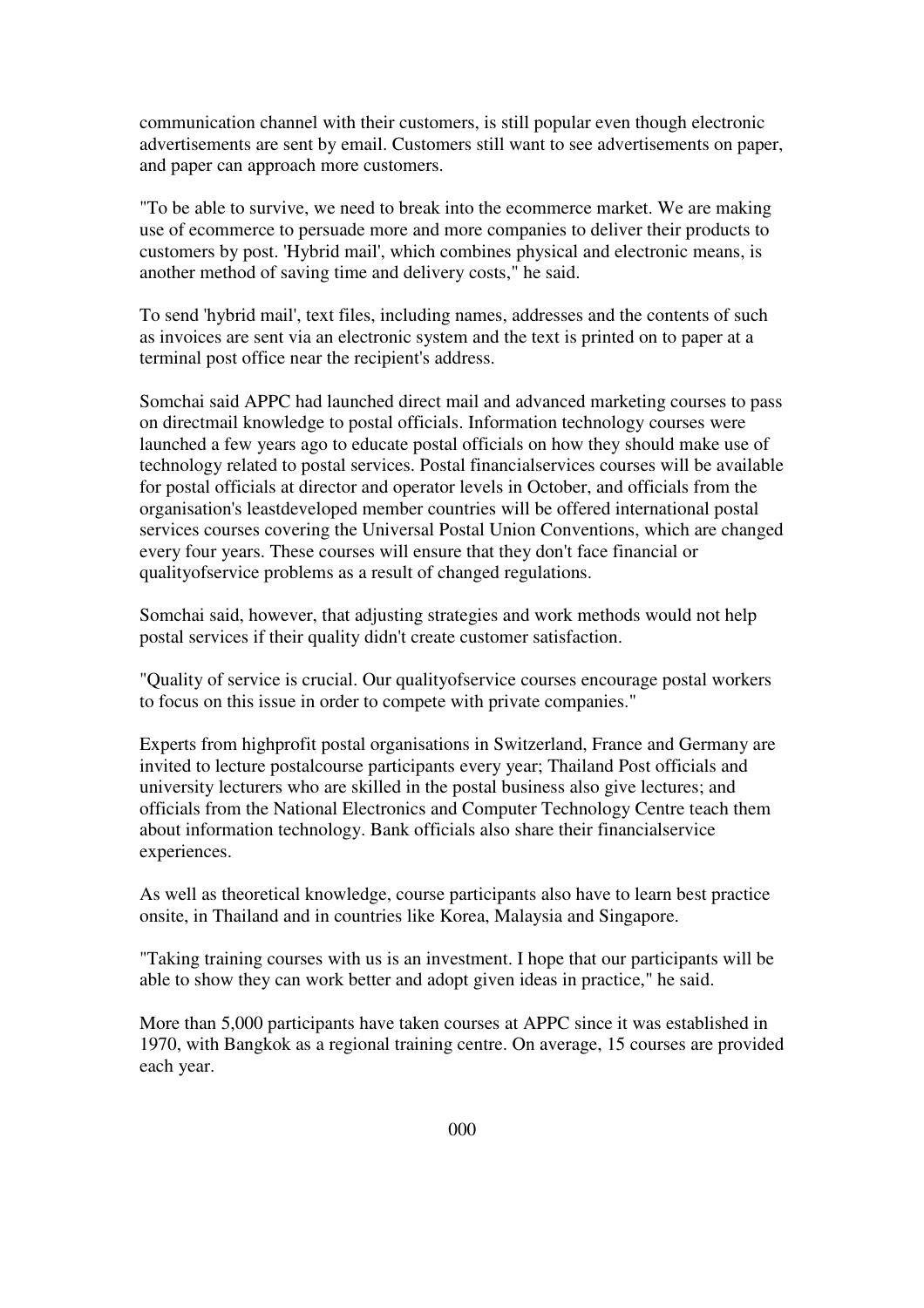#### **2. SATO Print Engines Support Intelligent Mail Barcode**

September 03, 2009

SATO, a pioneer in the Automatic Identification and Data Collection (AIDC) industry and a leader in barcode printing, labeling, and EPC/RFID solutions, announced today that SATO print engines now support the Intelligent Mail Barcode (IMB).

The Intelligent Mail Barcode is a new USPS barcode which will expand the ability of the postal service to track individual mail pieces. The IMB includes fields to identify the mailer, class of mail, special services and can uniquely number each piece of mail. It is a height modulated barcode with four vertical bar types – Full, Tracker, Ascender, and Descender.

The SATO M84Se Series, S84 Series, and Lt408 print engines now include the resident capability to print the Intelligent Mail Barcode.

Mailers can begin using the IMB now, although they are not required to until May 2011. Mailers who begin using IMB early may qualify for discounts as early as this Fall. Effective May 11, 2011, the USPS will impose penalties for non-compliance with the IMB regulations.

"Once again, SATO has stayed abreast of new compliance regulations and updated our print engines far in advance of the mandated date to better serve our customers and valued partners," said Bob Lanzendorf, OEM sales & marketing manager at SATO America.

SATO – Delivering Best-In-Class for speed, performance, and value. SATO – leading the way with fully-functional, cost-effective printing solutions.

#### About SATO

SATO is a pioneer in the Automatic Identification and Data Collection (AIDC) industry and the inventor of the world's first electronic thermal transfer barcode printer. It revolutionized the barcoding industry by introducing the Data Collection System (DCS)  $\&$  Labeling concept – a total barcode and labeling solution providing high quality barcode printers, scanners/hand-held terminals, label design software and consumables. SATO is one of the first in the industry to introduce a complete, multiprotocol EPC-compliant, UHF RFID solution.

SATO is publicly listed on the first section of Tokyo Stock Exchange in Japan. It has worldwide offices in the United States, Belgium, France, Germany, Spain, United Kingdom, Poland, Singapore, Malaysia, Australia, New Zealand, Thailand and China. For the fiscal year ended March 31, 2009, it reported revenues of US \$776 million. More information about SATO Corporation can be found at www.sato.co.jp/english.

For more information about SATO America, visit www.satoamerica.com.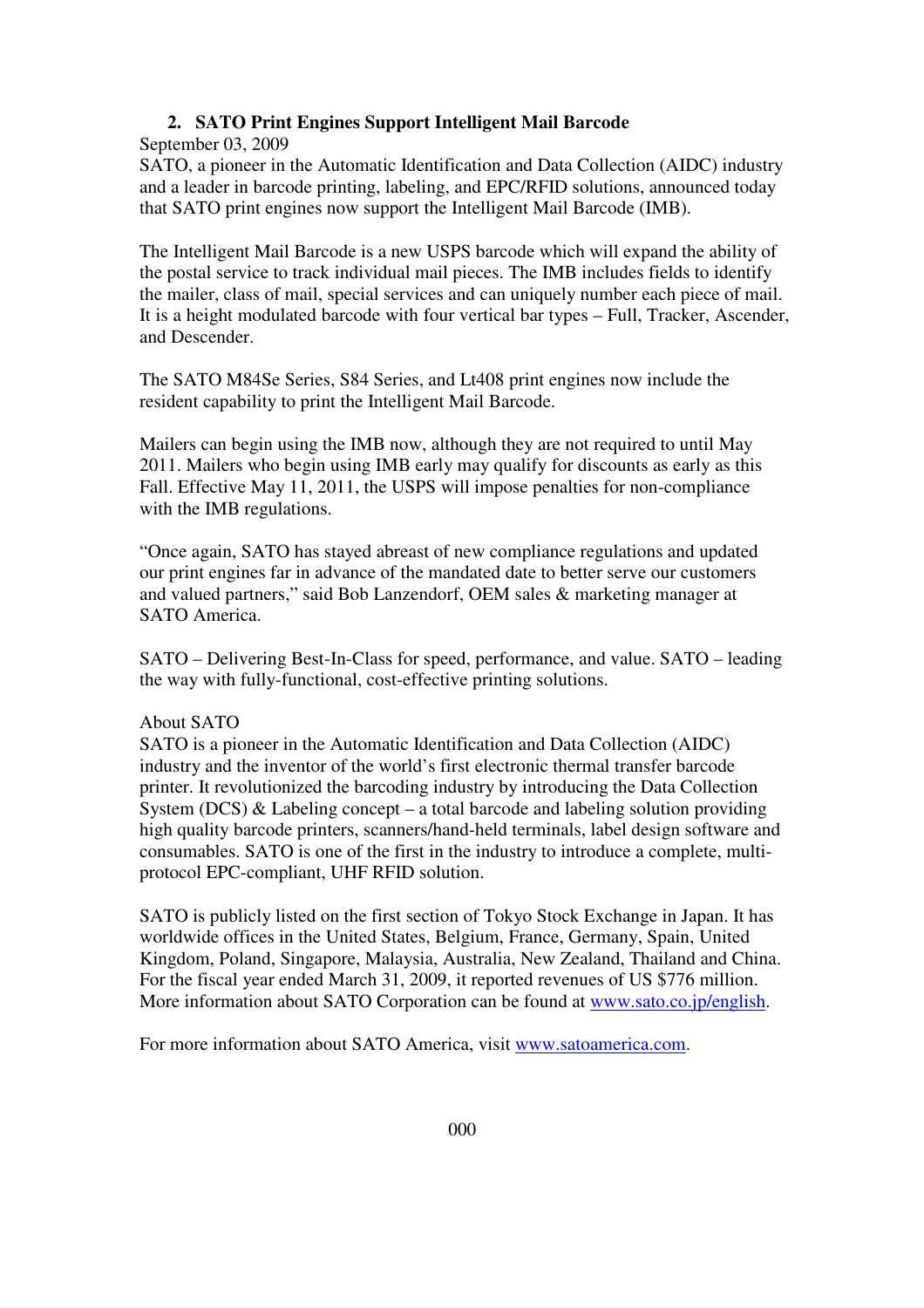### **3. Now postal employees to learn 'corporate culture'**

Anupam Bhagria Tags : ludhiana, postal Posted: Monday , Sep 14, 2009 at 0336 hrs After about 30 post offices in the state getting a facelift under the "Project Arrow," the employees of the postal department will now undergo corporate orientation to have their communication skills with customers fine-tuned. Also, the customers will be provided opportunity to give their feedback to the top officials of postal department during their visit to the post office.

In Ludhiana, three posts offices have been covered under the project. These include the head post office at Bharat Nagar and post office at Model Town, and Central post office.

Sushil Kaushal, who is handling the Project Arrow in the city, said, "Under the "Project Arrow," we have brought about many changes in these three post offices. The flooring has been re-done with office tiles, fancy lights have been installed, post offices have been white-washed and given a fresh look, so that the visitors may "see and feel" the difference between the old and the new. Also, all the counters providing different services at the post office have been computerised. Also at each counter, feedback forms will be made available which the customers will be requested to fill. The customers' feedback will be compiled by the concerned post-master and then sent to Circle Office, Chandigarh, on daily basis."

000

## **4. Postal Service called federal crown jewel**

Posted September 13, 2009 at 3 p.m.

I would like to remind a recent letter writer how efficient private industry is — let's start with Enron, Bear Sterns, AIG, Bank of America, City Group, Chrysler, General Motors.

If not for the federal government stimulus plan, we would have the greatest depression in the history of our country.

Now the U.S. Postal Service: I have traveled to Europe, Canada, Mexico and South America, and I can tell you we have the best postal service in the world — and the cheapest. Americans are spoiled and take the postal service for granted.

When you take a vacation, your mail can be held in the post office for one month at no charge.

When you move, your first-class mail will be forwarded to your new address for one year at no charge. A letter can be sent to all 50 states, including Alaska and Hawaii, for 44 cents. What a bargain, the price of a candy bar!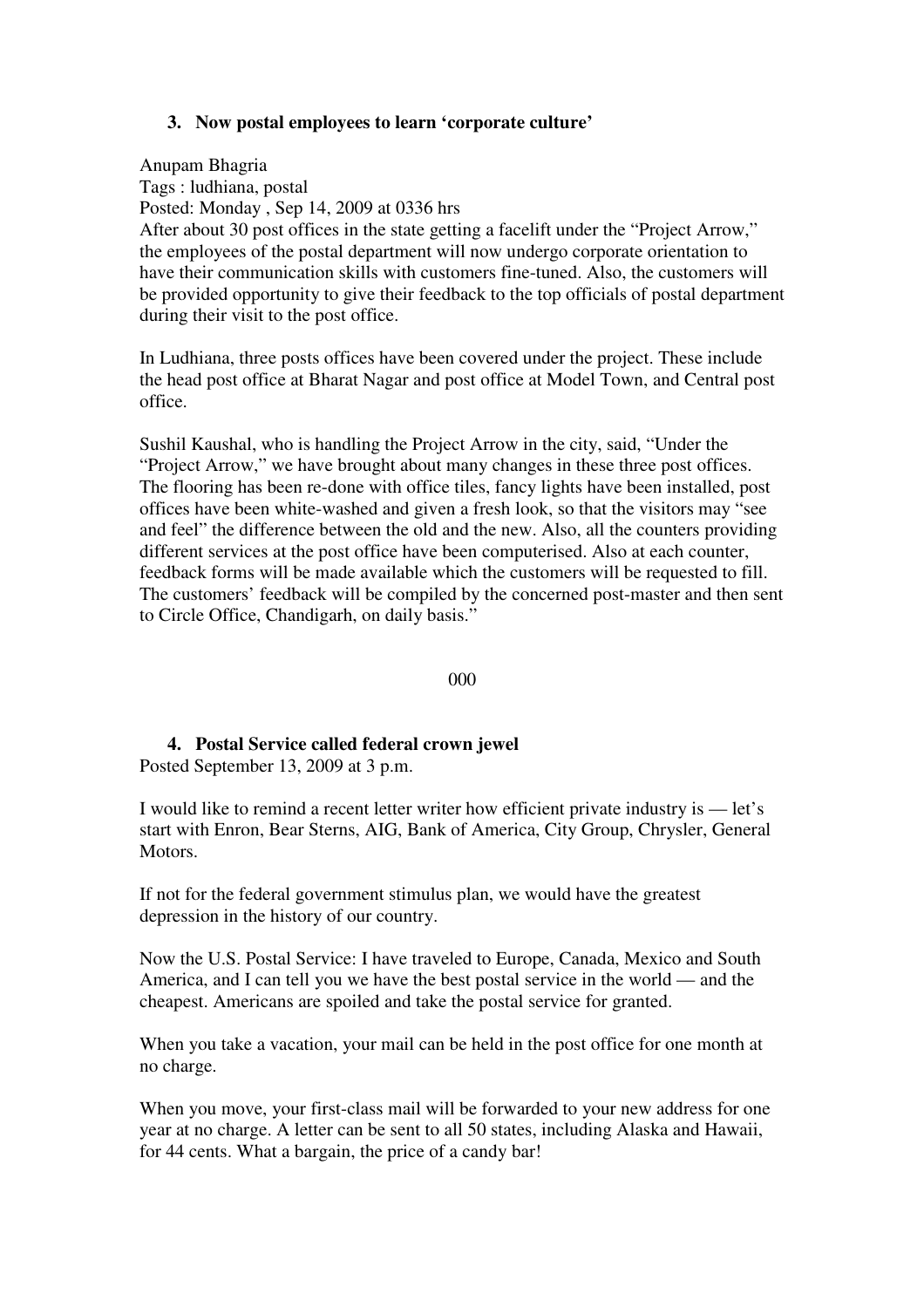Yes, the postal service could make huge profits — just raise the rates like private industry does — but the postal service is a service and keeps the rates low so everyone in America, rich and poor, can afford to send mail to friends and relatives and to pay their bills.

Every year, the postal service collects tons of food on postal routes and donates this food to charities for the poor.

We should all salute the postal service because it is the crown jewel of the federal government.

Leonard L.Weems

000

#### **5. Privatized postal service would cause big problems**

By Letters to the Editor September 13, 2009, 1:01AM

Thank you for your editorial (Aug. 25) regarding the impact post office closures have on communities and consumers.

Mail volumes reached their height in 2006, long after Americans began using e-mail and the Internet on a mass scale. The slump in mail volume since then is almost entirely due to a recession-driven decline in business mail.

The current financial bind for the United States Postal Service is directly related to the Postal Accountability and Enhancement Act of 2006, which required the Postal Service to deposit \$75 billion over a 10-year period into a fund to guarantee payment of the employer's share of health care premiums for future retirees.

No other federal or private entity is required to pre-fund this obligation.

The increase in postage rates can be directly attributed to the growth of private sector mail processing networks which profit from workshare discounts.

This process has reduced postage for mailers at the expense of the consumer who purchases postage to mail letters and packages. These workshare discounts have exceeded the postal costs avoided.

The privatization of the postal service would end our nation's commitment to serve every American community; large or small, rich or poor, urban or rural at affordable, uniform rates. A privatized postal service would end the universal service now enjoyed by every American.

We must ensure that all Americans have equitable access to affordable mail service.